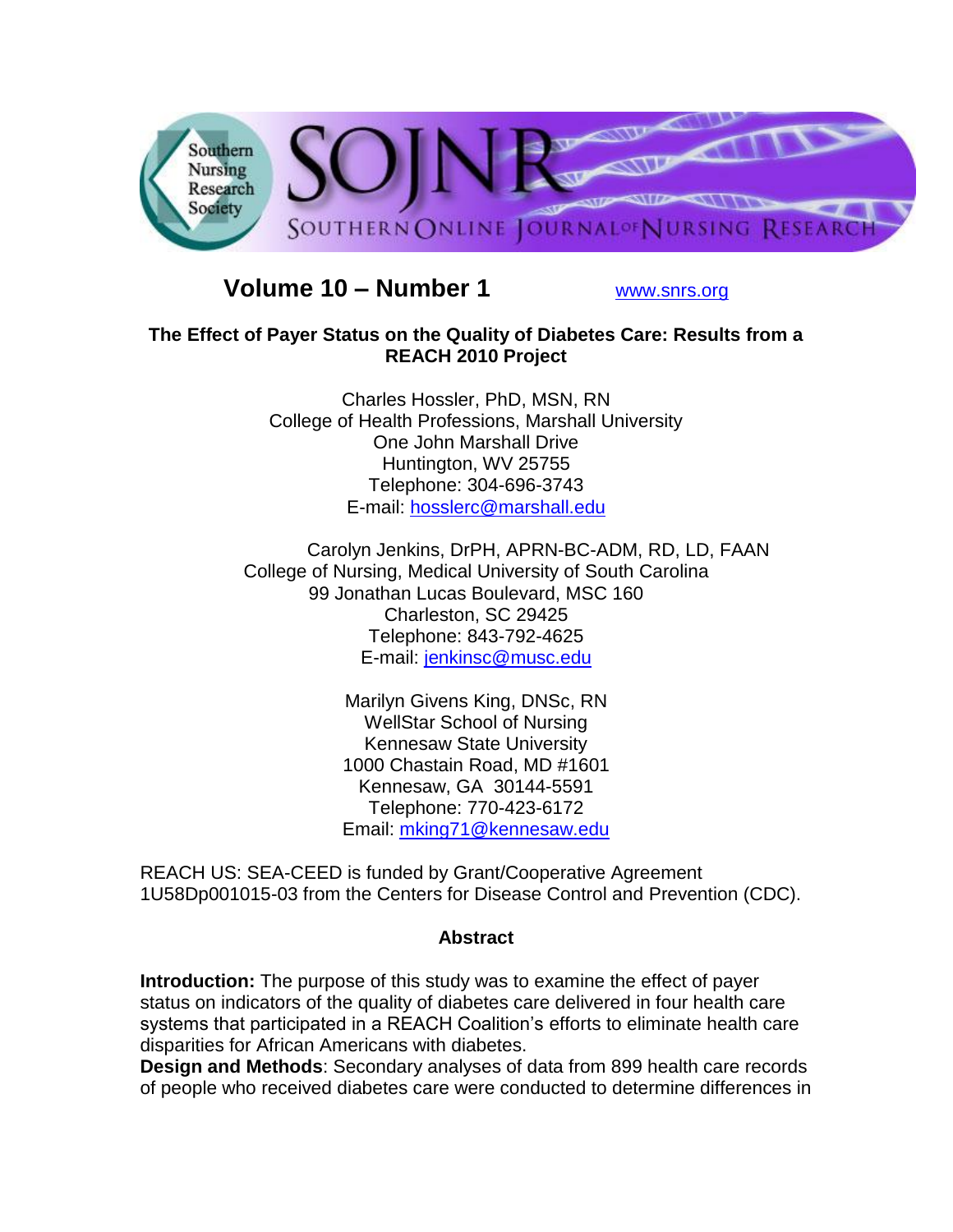quality of care by payer status. Extracted information included process information related to frequency of A1C, lipid, and kidney tests, foot examinations, and blood pressure measurements, as well as intermediate health outcomes for blood pressure control, A1C results, lipid results, and kidney tests. Multivariate logistic regression, which included variables that had a change >10% for any payer status (based on odds ratio), was used to predict the likelihood of a person with diabetes receiving a care measure and/or achieving desired health outcomes related to diabetes control.

**Results**: There were no significant differences observed except: (1) LDL cholesterol control where Medicare enrollees and Medicaid recipients experienced poorer outcomes than those with commercial insurance ( $p = 0.04$  for both); and (2) foot exams where Medicaid recipients received fewer annual exams than those with no insurance ( $p = 0.034$ ).

**Conclusions**: Payer status had little effect on quality of diabetes care among this population. Other influences not accounted for in this study apparently have a great impact on quality of care in these four health systems.

**Keywords:** Diabetes, Health Insurance, Health care, Diabetes Outcomes, Quality Care

#### **The Effect of Payer Status on the Quality of Diabetes Care: Results from a REACH 2010 Project**

Diabetes mellitus (DM) is a growing public health epidemic. Approximately 23.6 million Americans have diabetes, and this number will likely double by 2050.**[1](http://snrs.org/publications/SOJNR_articles2/n)** Previous large studies<sup>[2,3](http://snrs.org/publications/SOJNR_articles2/n)</sup> have identified methods to prevent or delay development of diabetes and its complications. Several national organizations and federal agencies such as the Centers for Medicare and Medicaid (CMS), American Diabetes Association (ADA), and National Committee for Quality Assurance (NCQA), have focused on improving the quality of care for people living with diabetes**[4-7](http://snrs.org/publications/SOJNR_articles2/n)** and have identified and widely disseminated evidencedbased guidelines for the management of diabetes. Current practices, however, remain suboptimal, and disparities in diabetes care are common.**[8-11](http://snrs.org/publications/SOJNR_articles2/n)**

REACH 2010: Charleston and Georgetown Diabetes Coalition (REACH) is a demonstration project funded by the Centers for Disease Control and Prevention. Formed in 1999 as a broad-based, community-driven coalition incorporating the principles of community-based participatory research, the coalition focuses on improving health for African Americans (AfA) living with diabetes in Charleston and Georgetown Counties.

#### **Literature Review and Background**

Many people with diabetes lack necessary resources for adequate health care. An estimated 47 million Americans are without health insurance costing the US public more than 130 billion dollars annually.**[12](http://snrs.org/publications/SOJNR_articles2/n)** Uninsured adults are greater than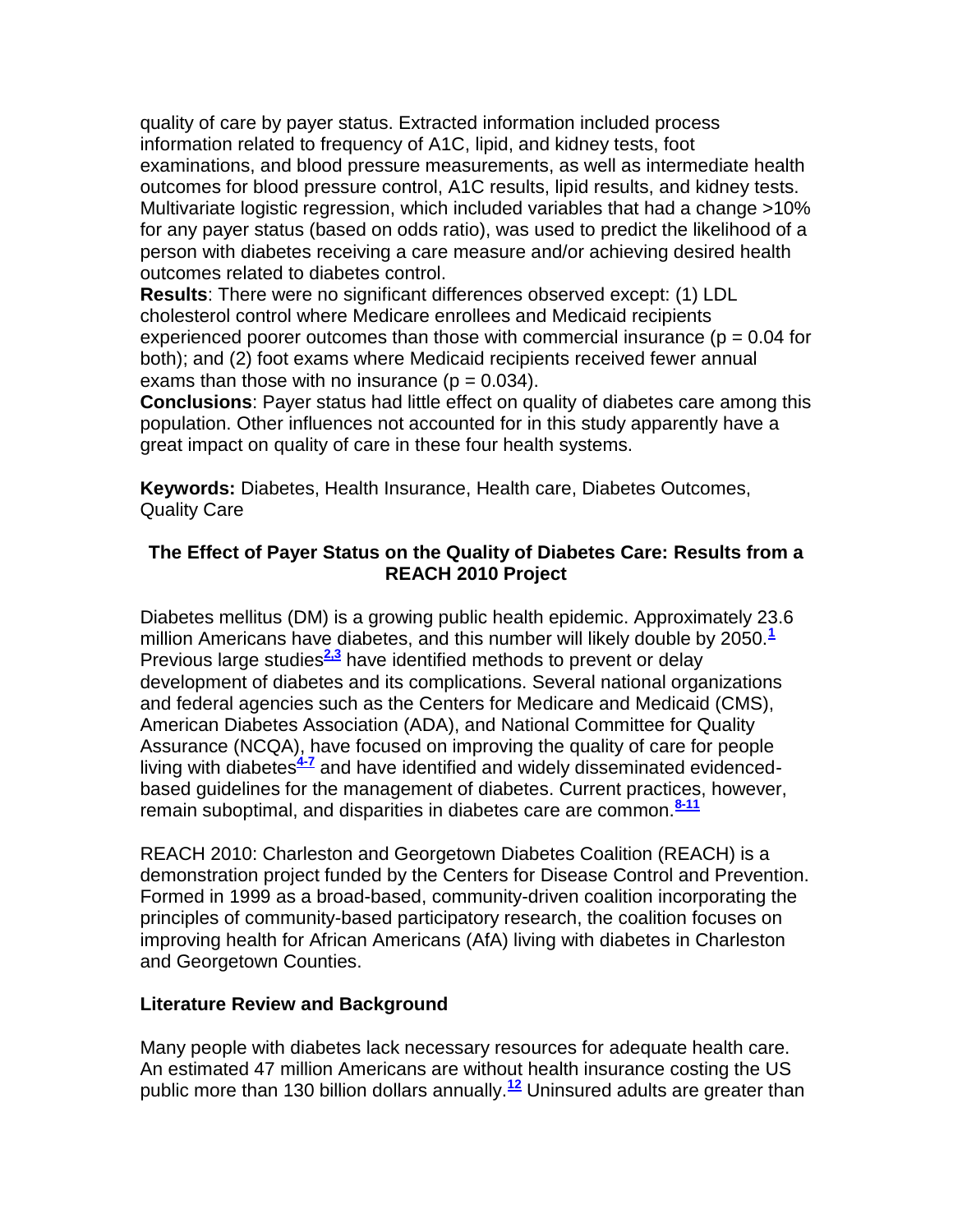three times more likely to lack a regular source of health care resulting in poor continuity; thus, many have reported that the uninsured are far less likely to receive evidence based care. For example, uninsured persons with diabetes have been shown to receive significantly fewer preventive measures deemed essential for quality diabetes care by the ADA.**[12-17](http://snrs.org/publications/SOJNR_articles2/n)**

Health related outcomes are highly influenced by health care access and use, which have been shown to be greatest among those with any healthcare payer compared to those without any third party payer. The quality of health care is influenced by complicated payment systems, multiple payment types, and use of reimbursement as either incentives or disincentives.**[18-24](http://snrs.org/publications/SOJNR_articles2/n)** Based on the theoretical framework presented in his book "The theory of demand for health insurance", John A. Nyman theorizes that consumers purchase health insurance so that they can purchase high-value care when they become ill. They pay a premium in exchange for health care when needed. Private health insurance and Medicare Part B (covering 80% of customary costs of physician services, diabetes care, supplies and education) fall into the consumer purchased health insurance, while Medicaid falls into a government funded health insurance for specific groups of those unable to pay. Those who have no private or government funded health insurance usually bare the full cost of their care when ill or free or sliding scale costs are based on the health care facility's policies and abilities to provide care.**[25](http://snrs.org/publications/SOJNR_articles2/n)**

The effects of payer status have been shown to independently influence diabetes care and outcomes,**[14,24](http://snrs.org/publications/SOJNR_articles2/n)** but little research has been done to examine the effect that different payer types may have on diabetes care and outcomes. Furthermore, no studies were identified that included data for South Carolina, a state that has a disproportionate percentage of the population affected by diabetes.

The purpose of this study was to examine the effect of payer status on indicators of the quality of diabetes care delivered in four health care systems (two federally qualified health centers, a primary care center in the community, and an academic medical center specialty clinic) that participated in REACH Charleston and Georgetown Diabetes Coalition (REACH) efforts to eliminate health care disparities for African Americans with diabetes. REACH is a demonstration project funded by the Centers for Disease Control and Prevention. Formed in 1999 as a broad-based, community-driven coalition incorporating the principles of community-based participatory research, the coalition focuses on improving health for African Americans (AfA) living with diabetes in Charleston and Georgetown Counties.

The null hypotheses of this study were: There are no differences in the quality of care for diabetes between/among:

Medicare enrollees compared to commercial insurance enrollees.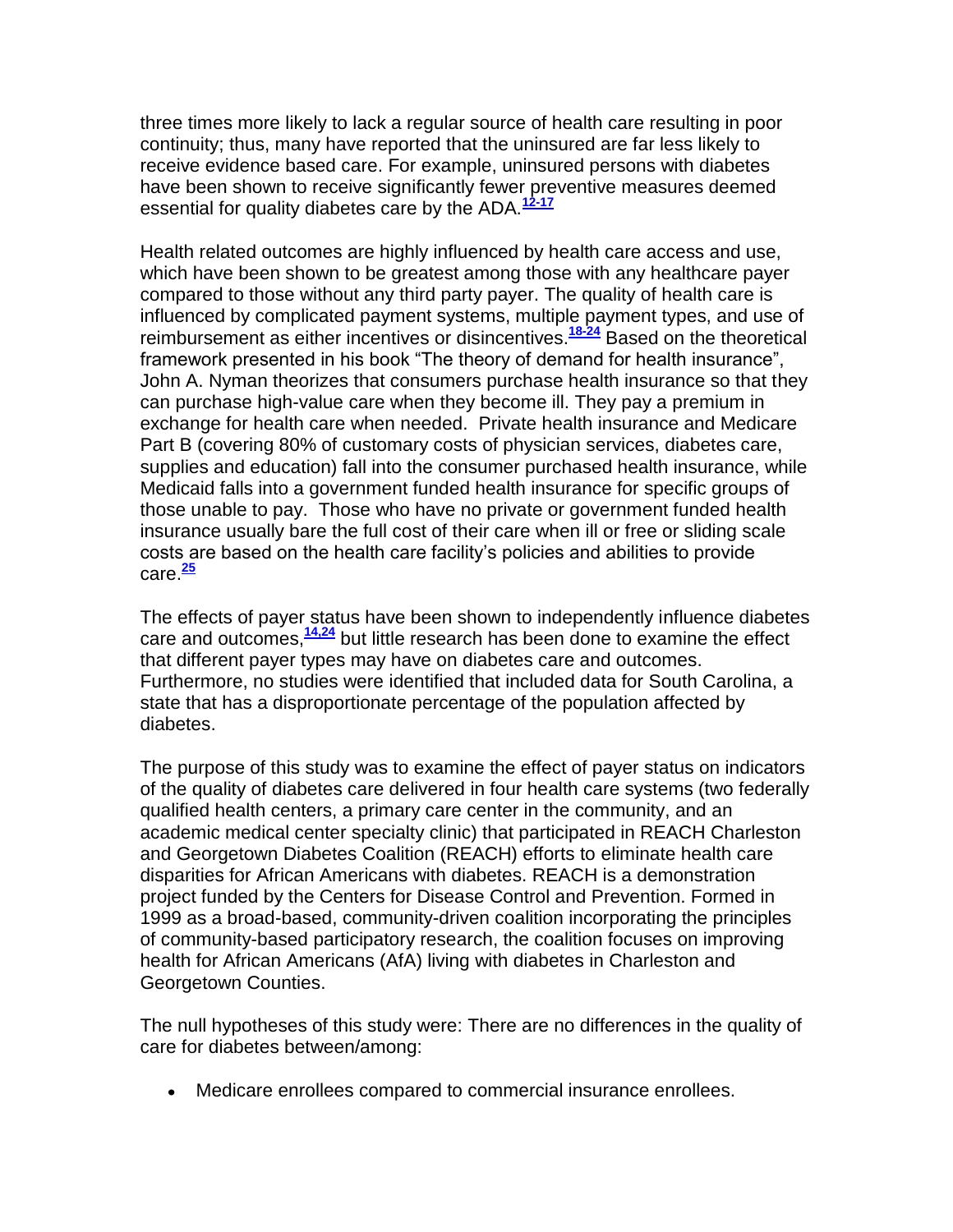- Medicaid recipients compared to commercial insurance enrollees.
- Medicare enrollees and those with no insurance.
- Medicaid recipients and those with no insurance.
- Those with no insurance compared to commercial insurance enrollees.
- Those with Medicaid compared to those with Medicare.

#### **Methods**

This quantitative, non-experimental study used a retrospective, cross-sectional secondary analysis of REACH health record audit data to assess the quality of care received by persons with diabetes in two counties in South Carolina during the years 2001 to 2003. First, we present a brief overview of the methods for the collection of the original data, and then discuss the methods for this secondary analysis (current study design). Both studies were approved by the Institutional Review Board for Human Research at the Medical University of South Carolina.

The primary dependent variables to determine quality of care based on payer status were annual A1C and lipid testing, foot exams (≤1 or ≥2 per year), LDL-C value (≤100 mg/dl; >130 mg/dl), A1C value (>9.0%; ≤7.0%) blood pressure control (≤130/80 mm Hg), and microalbumin results (+ or -). The primary independent variables were Medicare, Medicaid, commercial insurance, and no third party payer. Covariates identified through the literature review and previous REACH data analyses included age, race, gender, and clinic or health system site.

**Data Collection:** Data were collected from a randomly selected list of all patients with diabetes served by four different health systems: two federally qualified health centers, a primary care center in the community, and an academic medical center specialty clinic. Inclusion criteria were: adult ≥18 years, diagnosis of diabetes prior to study year, ≥1 visit to health provider within study year. Exclusion criteria were: prisoner, documented pregnancy, non-community dwelling (ex. nursing home), or terminal illness (ex. hospice referral). Mitchell's sample size calculator was used to determine the number of subjects needed from each clinical site. The total needed for each site was then divided into the total number of patients actively managed at each site, and random selection was made based on a table of random numbers.

Data were entered into Microsoft Access via laptop computers using a REACH data collection instrument. Utilizing a 15 month collection timeframe allowed documentation of patient's annual care and time for providers to document results of tests ordered throughout the previous year, and approximately three months into the following year (to allow for appointments slightly beyond the 12 month period for annual tests). Data collection was completed by trained abstractors. A reviewer independently re-abstracted a randomly selected sample (10% of total from each site) of medical records and compared the data to initial abstraction and all differences were resolved by concensus; average interrater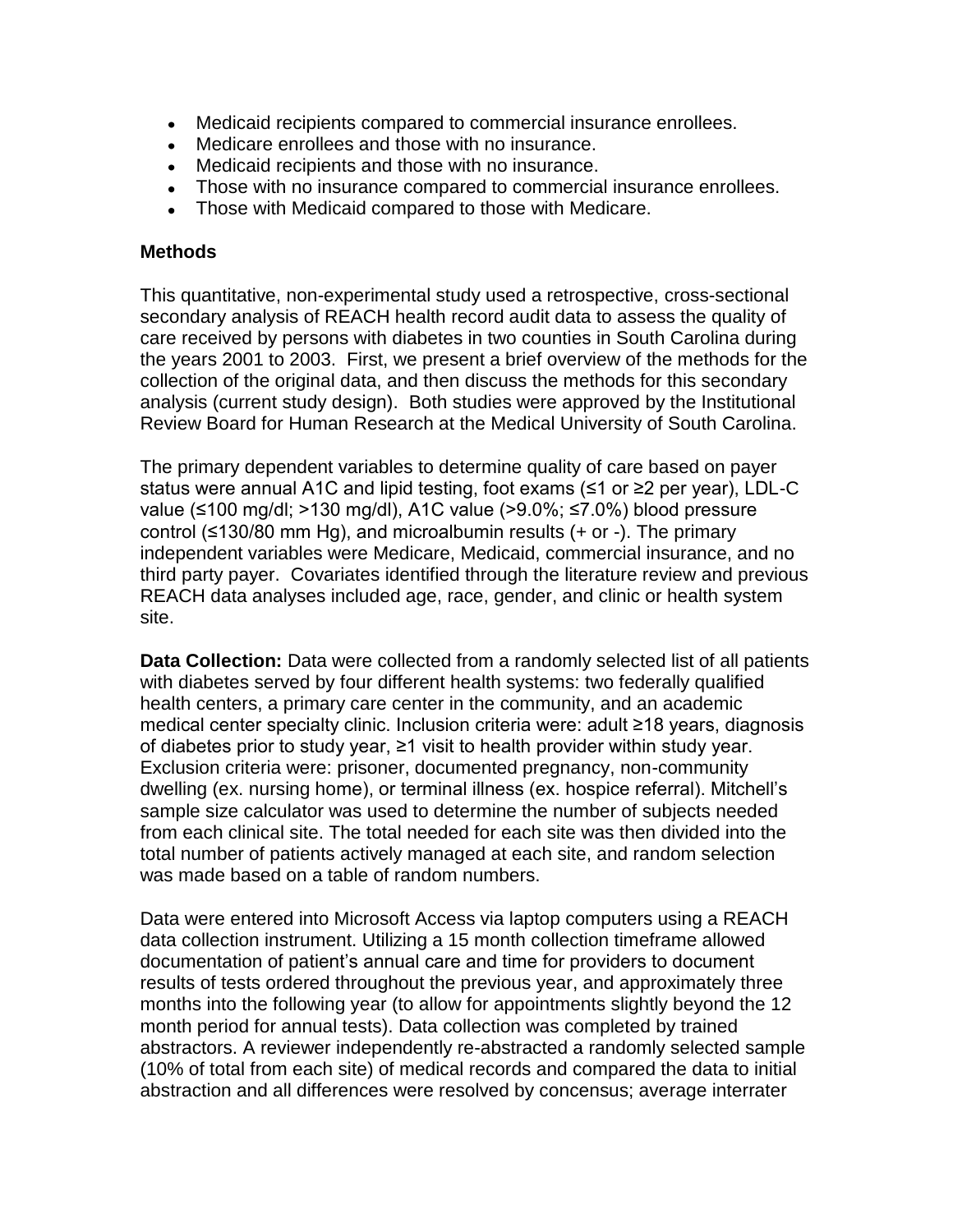reliability on all categorical variables was high (96%) as assessed by the Kappa statistic.

In this secondary analysis, data for the study were generated by the REACH data analyst from all de-identified patients' records in the REACH database. The data set was electronically transferred into SPSS. No personal identifiers were attached to the data set. Data for years 2001, 2002, and 2003 were combined into one data set. Power calculations for this study used SPSS PowerSample 12. With a total of 899 subjects, this study could detect a difference of 6% with a power of 80% and  $α$  of 0.5.

**Variables:** Variables used to measure quality of care in the settings included both using process measures (A1C testing, lipid testing, and number of foot examinations) and intermediate outcomes measures (A1C results, LDL-C results, kidney test results [microalbumin], and last recorded BP results). These indicators of quality were chosen based on definitions provided by the Diabetes Quality Improvement Project (DQIP),**[4](http://snrs.org/publications/SOJNR_articles2/n)** 4 Health Effectiveness Data and Information Set (HEDIS),**[26](http://snrs.org/publications/SOJNR_articles2/n)** the Foundation for Accountability, and accepted standards of diabetes care from the ADA. Data from both the process and the intermediate outcome measures were analyzed first as a composite score for all subjects and then stratified by payer type for each quality measure. The data were then further disaggregated by demographic variables (age, race, gender, and clinic site) where categories provided sufficient sample size.

**Data Analysis:** Continuous demographic data (age) were analyzed using ANOVA for differences between groups. Data analyses on categorical demographics (race, sex, clinic site), as well as the proportion of patients receiving diabetes care measures (diabetes related testing and results), were completed using the χ2 statistical test. To assess if payer status was independently associated with the likelihood of receiving quality diabetes care for each indicator collectively and individually, multivariate logistic regression analysis was performed with a focus on the variable for payer type.

Absolute percentages and proportions for each measure are reported as the percent of patients receiving recommended care. Absolute measures for each independent health care payer type and by health care facility are also reported. Disaggregating by payer type, gender, race, and age where appropriate was completed for each variable. Appropriateness for inclusion of all demographic variables (with exception of continuous data, i.e. age) was completed using stratification and non-stratification methods. An odds ratio (OR) or the probability of occurrence over the probability of non-occurrence for obtaining selected health care services or outcomes was provided for each measure of quality for each individual payer source. The OR represented the probability of an individual receiving quality diabetes care.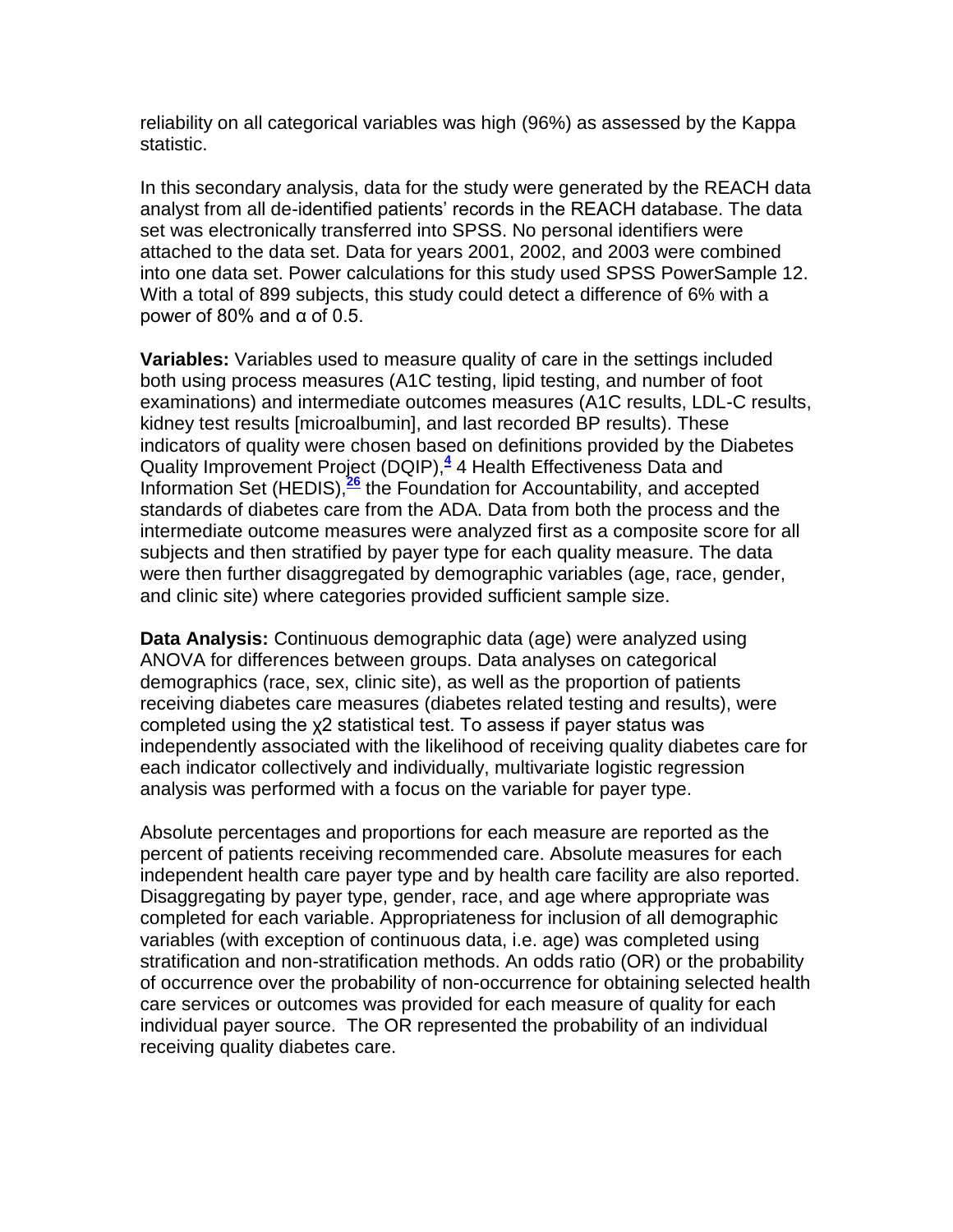Potential confounders were evaluated to determine which covariates were to be included in these analyses. Possible covariates identified in the literature included race, gender, age, payer source, income, geographical location of care, comorbid conditions, and clinic setting.**[26,27](http://snrs.org/publications/SOJNR_articles2/n)** Variables whose addition changed the OR for diabetes care >10% were included in the models used to test the hypotheses of this study.**[29](http://snrs.org/publications/SOJNR_articles2/n)**

#### Statistical Analyses

Multivariate logistic regression models were completed for each of the five hypotheses in exactly the same manner; only the payer focus in each of the regression models changed to reflect comparisons between groups by payer status.

The statistical analyses of the data were examined first by demographics and process measures and intermediate outcomes by payer status. Covariates were then determined by literature search and knowledge of the most frequent comorbidities within this population. After inclusion of the selected covariates, multivariate logistic regression models were completed to determine the likelihood (OR) of an individual receiving process measures and achieving the desired intermediate outcomes related to diabetes. The likelihood of receiving a process of care measure or attaining the desired intermediate outcome was represented by an OR of the dependent variable (process measures and intermediate outcomes) given the influence of the independent variable and the effects of the selected covariates.

#### **Results**

There were a total of 899 records included in the study, representing about 34% Medicare, 32% with no insurance recorded, 24% with commercial insurance and 10% with Medicaid. Approximately 62% were female and 27% were males, and 11% did not identify gender (table 1).

Results of the multivariate logistic regression model to determine the OR for receiving each of the quality of care measures are displayed in table 2. The first number represents the adjusted OR for receiving measures of care or obtaining recommended levels of test results. The adjusted OR is followed by the 95% CI and the final column is the p-value for significance.

Null Hypothesis 1: For the intermediate outcome measures, Medicare enrollees were 2.0 time more likely to have an LDL-C >130 mg/dl than those with commercial insurance (p=0.04) (table 2). There were no significant differences in the process measures for quality of diabetes care for Medicare enrollees when compared to those with commercial insurance.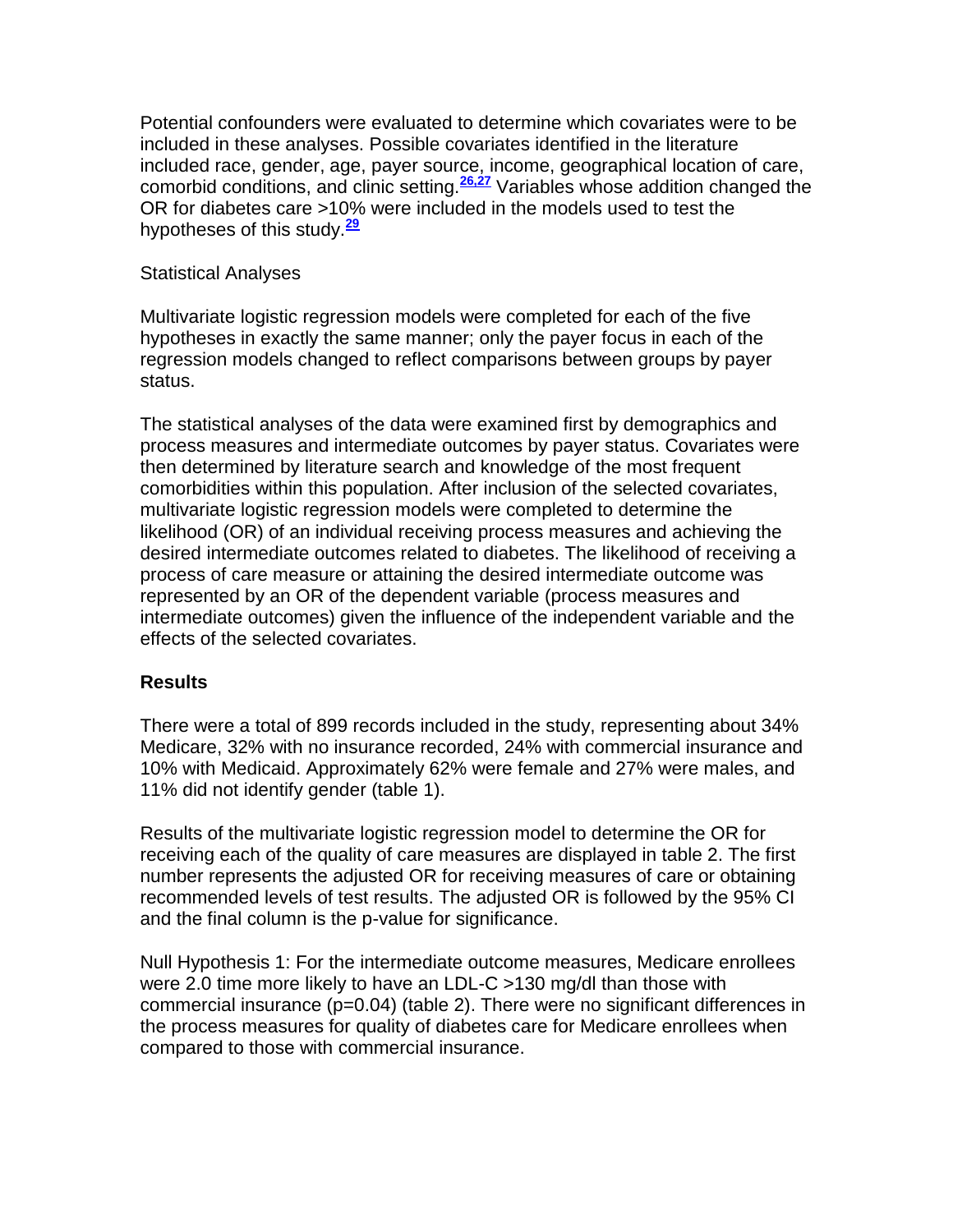Null Hypothesis 2: For outcome measures, Medicaid enrollees were 1.8 times more likely to have an LDL-C > 130 mg/dl than those with commercial insurance (p=0.04) (table 2). There were no significant differences in the process of care measures for quality diabetes care for Medicaid recipients when compared to those with commercial insurance.

Null Hypothesis 3: There are no differences in either process of care measures or outcome measure when assessing the quality of diabetes care for Medicare enrollees when compared to those with no insurance (table 2).

Null Hypothesis 4: For process measures used to assess the quality of diabetes care, those with no insurance were 1.6 times more likely to have the recommended ≥2 annual foot examinations than Medicaid enrollees (p=0.03) (table 2).There are no differences found among process of care measures for the quality of diabetes care for Medicaid recipients when compared to those with no insurance.

Null Hypothesis 5: There were no differences found in either process of care measures or outcome measures used to assess the quality of diabetes care among those with no insurance when compared to those with commercial insurance (table 2).

Null Hypothesis 6: There were no differences in process of care or outcome measure used in this study to assess the quality of diabetes care for Medicaid recipients when compared to Medicare enrollees (table 2).

**Summary of findings:** When accounting for race, gender, age, type of diabetes, type of clinic where care was received, geography, and co-morbidities of care, this study found few differences in the quality of diabetes care based on payer status. Among the process of care measures, when compared to those with commercial insurance or those with no insurance provider, Medicaid enrollees were significantly less likely to receive ≥2 foot examinations annually (p  $= 0.03$ ). For outcome measures, Medicare (p  $= 0.04$ ) and Medicaid (p  $= 0.04$ ) enrollees were more than twice as likely to have an LDL-C level of >130 mg/dl when compared to those with commercial or no insurance.

#### **Discussion**

The findings of this study are not consistent with other published findings that found payer status had greater influences on the quality of diabetes care and outcomes.**[14-17,28,30](http://snrs.org/publications/SOJNR_articles2/n)** Among the subjects in this study, regardless of payer status, those having fewer apparent resources were found to receive equal quality of care. Care was taken to account for potential extraneous variables in each of the regression models. Thus, it is plausible that additional avenues of support other than payer status exist for the persons in this study.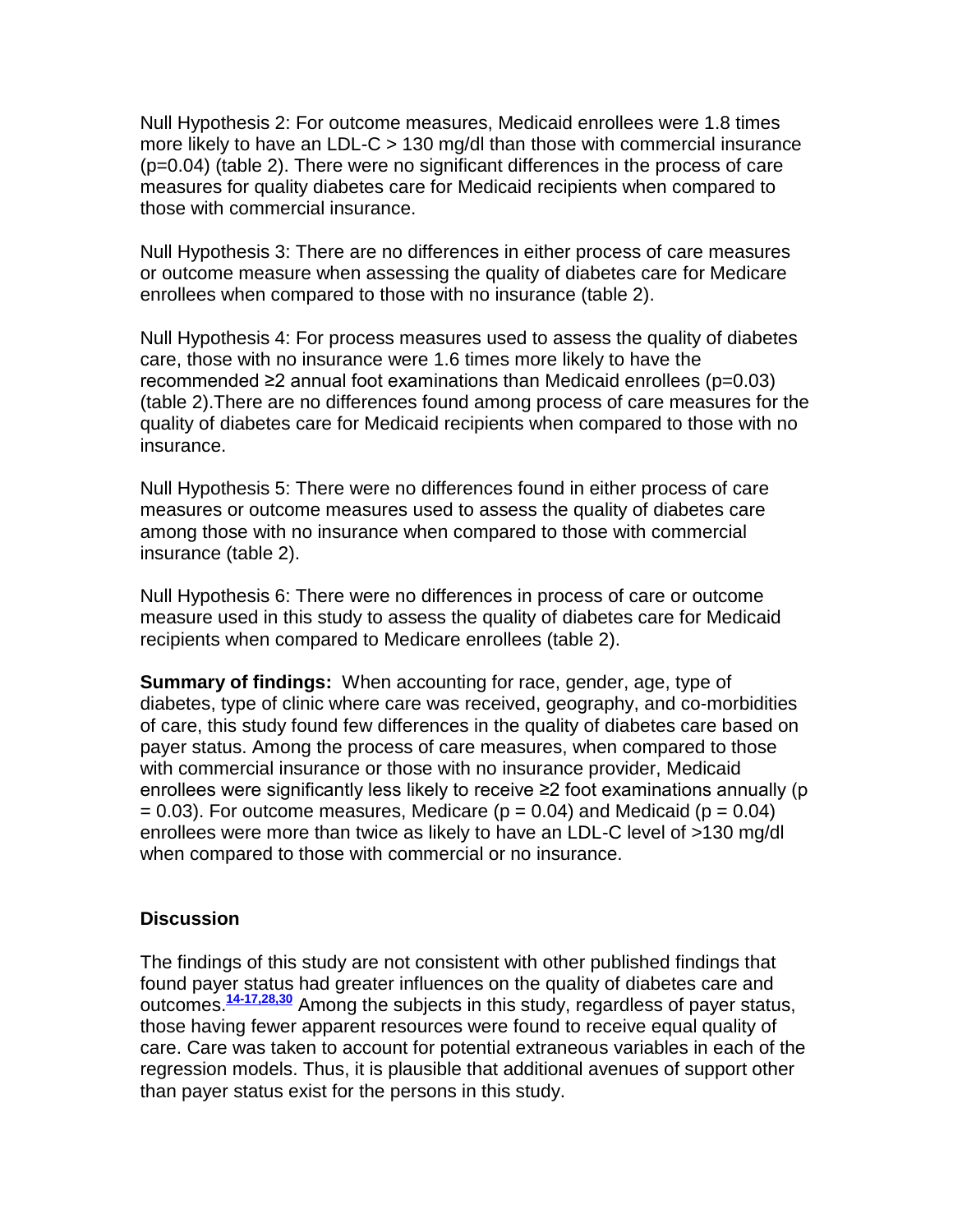Applying Nyman's theory of demand for health insurance,**[25](http://snrs.org/publications/SOJNR_articles2/n)** private insurance and Medicare Part B were purchased by individuals to access high-value care and could assist the individuals in accessing higher quality care for diabetes when needed. However, the government sponsored Medicaid and the government supported care in state supported academic institutions (academic health centers) and the HRSA supported community health centers may also have contributed to quality care. And when care guidelines are established by national organizations and widely promulgated at local, state and national levels, we theorize quality of diabetes care improved for all.**[25](http://snrs.org/publications/SOJNR_articles2/n)**

Although the findings of significant differences by payer were few (Medicaid enrollees less likely to receive foot exams and Medicare and Medicaid enrollees less likely to have controlled LDL-C), they are serious. People with diabetes experience higher rates of cardiovascular events such as strokes, heart failure, vascular disease and myocardial infarctions and as many as 80% of persons with diabetes will die as a result of coronary and vascular diseases.**[11](http://snrs.org/publications/SOJNR_articles2/n)** Even small improvements in A1C and lipid controls can significantly reduce these morbidities.

This study was designed to detect differences in lipid control among different payer sources through carefully constructed multiple regression modeling. However, there are some potential explanations not accounted for in the regression models utilized such as adherence to the providers' recommendations, diet, and exercise. Although REACH does not have a direct measure of adherence to medical therapy, 70% of all Medicare enrollees in this study had at least one annual lipid test ordered and completed. This is well above the national averages of 31-56%.

Exercise and diet are known to improve lipid control. Within the population for this study, Medicaid recipients and Medicare enrollees were significantly older (average 8 years) than those with commercial insurance. Adults with Medicaid self-reported fewer days of physical activity than other groups. Information on physical activity, however, was limited in the REACH database. Although providers often mentioned self-reported activity, there were little data regarding the intensity of such activities. Although infrequently recorded in the patient records in broad terms, specific information on diet therapy was not available for this study.

One major difference identified between this and previous studies, is we collected data from health centers and clinical sites where REACH is actively engaged in improving care for persons with diabetes. We postulate that the impact of REACH within each of these sites may have influenced the quality diabetes care provided to all individuals regardless of the payment structure. Based on earlier reports of analyses of the data,**[31](http://snrs.org/publications/SOJNR_articles2/n)** significant improvements in reducing racial disparities have occurred for both the insured and uninsured.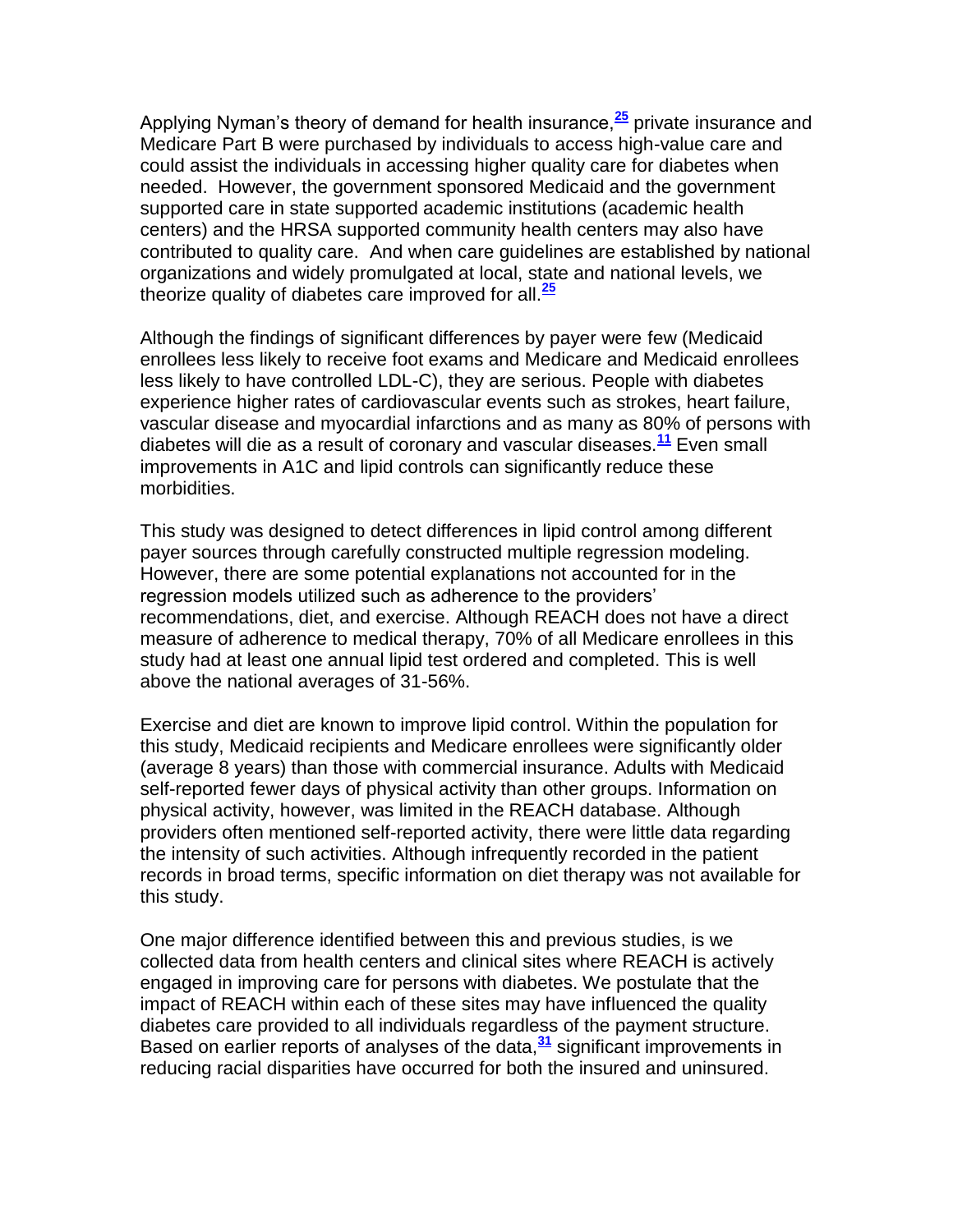However, it should be noted that initial data collected "insurance" or "no insurance" but did not collect type of insurance until 2001.

Since 1999, REACH, a nurse-led project, and its community-based coalition partners, have been involved with each of the four affiliated healthcare sites, and designed and implemented, in conjunction with each site, interventions aimed at reducing disparities in diabetes care and outcomes. For example, over 150 nurses were trained to conduct diabetes related foot examinations at the time of visit. This frees the provider to focus on other issues while assuring that each patient received the recommended foot care.

REACH expands its efforts beyond the structure of the site of care by making patients partners in their healthcare. Examples of patient directed quality of care issues include "Gold Cards" which are cards patients carry to document individual goals and outcomes as well as providing information on recommended frequency of tests; on-site lay led diabetes classes; and courses on client/provider communications in an effort to improve overall self-management skills and knowledge among those with diabetes.

### **Conclusions and next steps**

In summary, the conclusions of this study are not consistent with the findings of other published studies. Among this population, few differences in the quality of diabetes care by payer status were identified. It is likely that among this population, factors other than payer status had a greater influence on the quality of diabetes care than payer status. Whether these factors include provider practice habits, patient compliance, or self-management skills cannot be determined from this study.

Repetition of this study in similar populations with a larger sample size would help to determine if current quality of care by payer differs in other communities, as had previously been reported in earlier studies in the literature. Additionally, testing each specific REACH intervention in other populations and states is recommended to determine efficacy and effectiveness for improving care among other populations. Our next steps are to explore further improvements in diabetes control as evidenced by improved A1C, blood pressure and lipid outcomes.

Studies are also needed to evaluate the effect of provider teams designed to provide quality medical care based on ADA guidelines, as well as comprehensive disease management education to both the patient and the family caregivers. Nurses are a crucial, but under-used component of this type team approach, especially in primary care settings where most diabetes care takes place.

#### **References**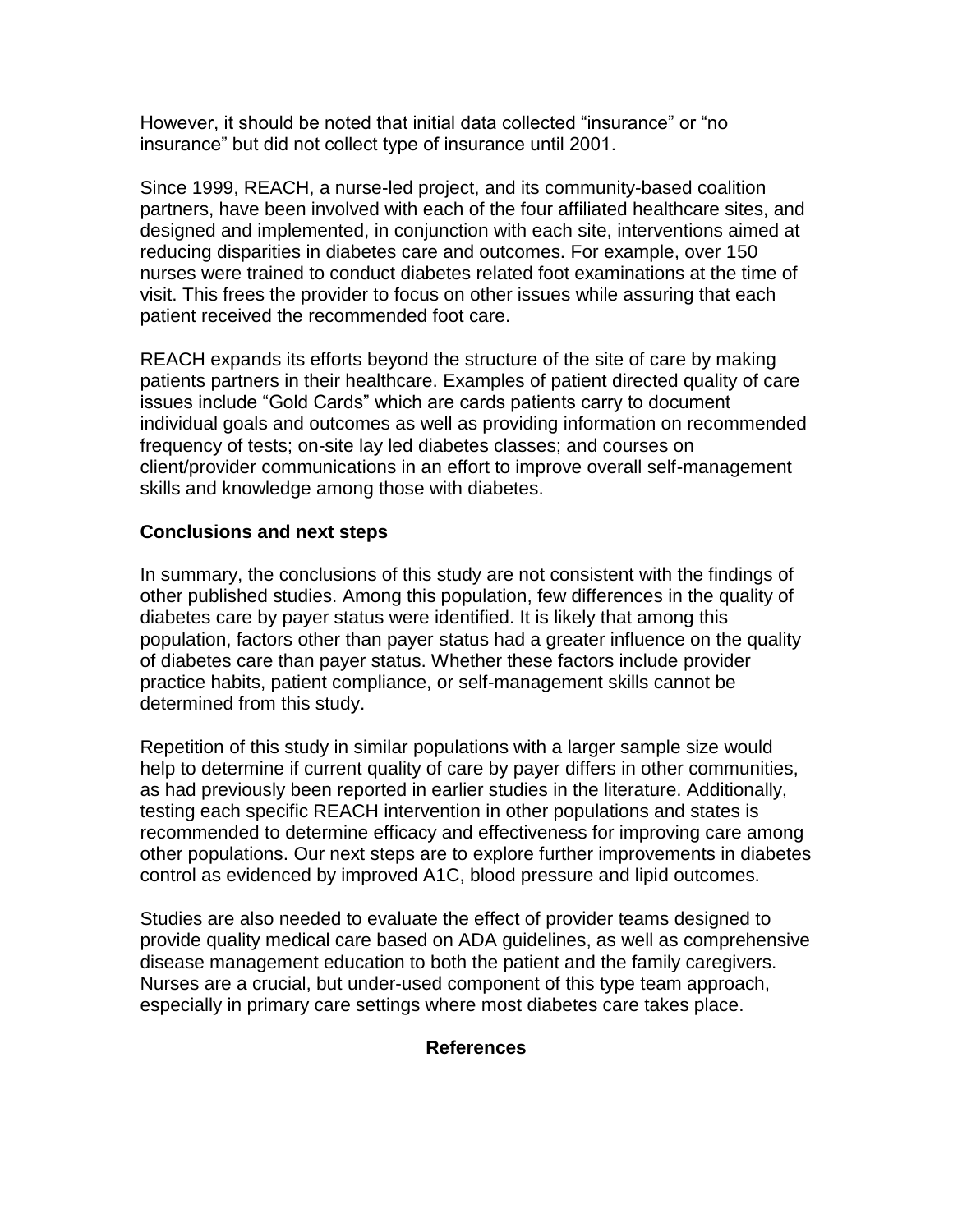- 1. Center for Disease Control and Prevention (CDC). (2009). Diabetes: disabling, deadly, and on the rise, National Centers for Disease Control and Prevention. Retrieved July 12, 2009, from [http://www.cdc.gov/Features/dsDiabetesTrends/.](http://www.cdc.gov/Features/dsDiabetesTrends/)
- 2. The Diabetes Control and Prevention Group. (1993). The effect of intensive treatment of diabetes on the development and progression of long-term complications in insulin-dependent diabetes mellitus. *New England Journal of Medicine*, *329*(14), 977-986.
- 3. UK Prospective Diabetes Study Group. (1998). Intensive blood-glucose control with sulphonylureas or insulin compared with conventional treatment and risk of complications in patients with type 2 diabetes (UKPDS 33). *The Lancet, 352*(9131): 837-853.
- 4. McLaughlin, S. (2002). The Diabetes Quality Improvement Project. *Diabetes Spectrum*, *13*, 5-12.
- 5. Fleming, B., Greenfield, S., Engalau, M., Pogach, L., Clauser, S., & Parrott, M. (2001). The diabetes quality improvement project: Moving science into health policy to gain an edge on the diabetes epidemic. *Diabetes Care, 24*(10): 1815-1820.
- 6. National Committee for Quality Assurance. (2008). Diabetes Quality Improvement Project Initial Measure Set (Final Version), NCQA. Retrieved July 12, 2009, from [http://www.ncqa.org/.](http://www.ncqa.org/)
- 7. National Diabetes Quality Improvement Alliance. (2004). National diabetes Improvement alliance performance measurement set for adult diabetes. Retrieved July 12, 2009, from http://nationaldiabetes alliance.org/.
- 8. Center for Disease Control and Prevention (CDC). (2002). Preventive-Care Practices Among Persons with Diabetes ---United States, 1995 and 2001. *MMWR Weekly 51*(43): 965-969.
- 9. Davis, K., Schoen, C., Doty, M., & Tenney, K. (2002). Medicare versus private Insurance Rhetoric and reality. Health Affairs, Web Exclusive, 2002 Project Hope-The People to People Health Foundation, Incorporated. Retrieved July 12, 2009 from [http://content.healthaffairs.org/cgi/reprint/hlthaff.w2.311v1.pdf.](http://content.healthaffairs.org/cgi/reprint/hlthaff.w2.311v1.pdf)
- 10.Stone TT, Longo DR, Phillips RL, Jr., Hewett JE, Riley SL. (2002). Health care System and insurer support for smoking cessation guideline implementation. *Journal of Health Care Finance, Winter, 29*(2): 78-86.
- 11.National Center for Chronic Disease Prevention and Health Promotion. (2004). Data & Trends Diabetes Surveillance System: End-Stage Renal Disease. Retrieved July 12, 2009, from [http://www.cdc.gov/nccdphp/.](http://www.cdc.gov/nccdphp/)
- 12.Institute of Medicine (IOM). (2005). Uninsurance Facts and Figures: The uninsured are sicker and die sooner. Institute of Medicine of the National Academies, Washington, DC, 2005. Retrieved July 12, 2009, from [http://www.iom.edu/Object.File/Master/17/748/0.pdf.](http://www.iom.edu/Object.File/Master/17/748/0.pdf)
- 13.Institute of Medicine (IOM). (2005). Uninsurance Facts and Figures: The uninsured are sicker and die sooner. Institute of Medicine of the National Academies, Washington, DC, 2005. Retrieved July 12, 2009, from [http://www.iom.edu/Object.File/Master/17/748/0.pdf.](http://www.iom.edu/Object.File/Master/17/748/0.pdf)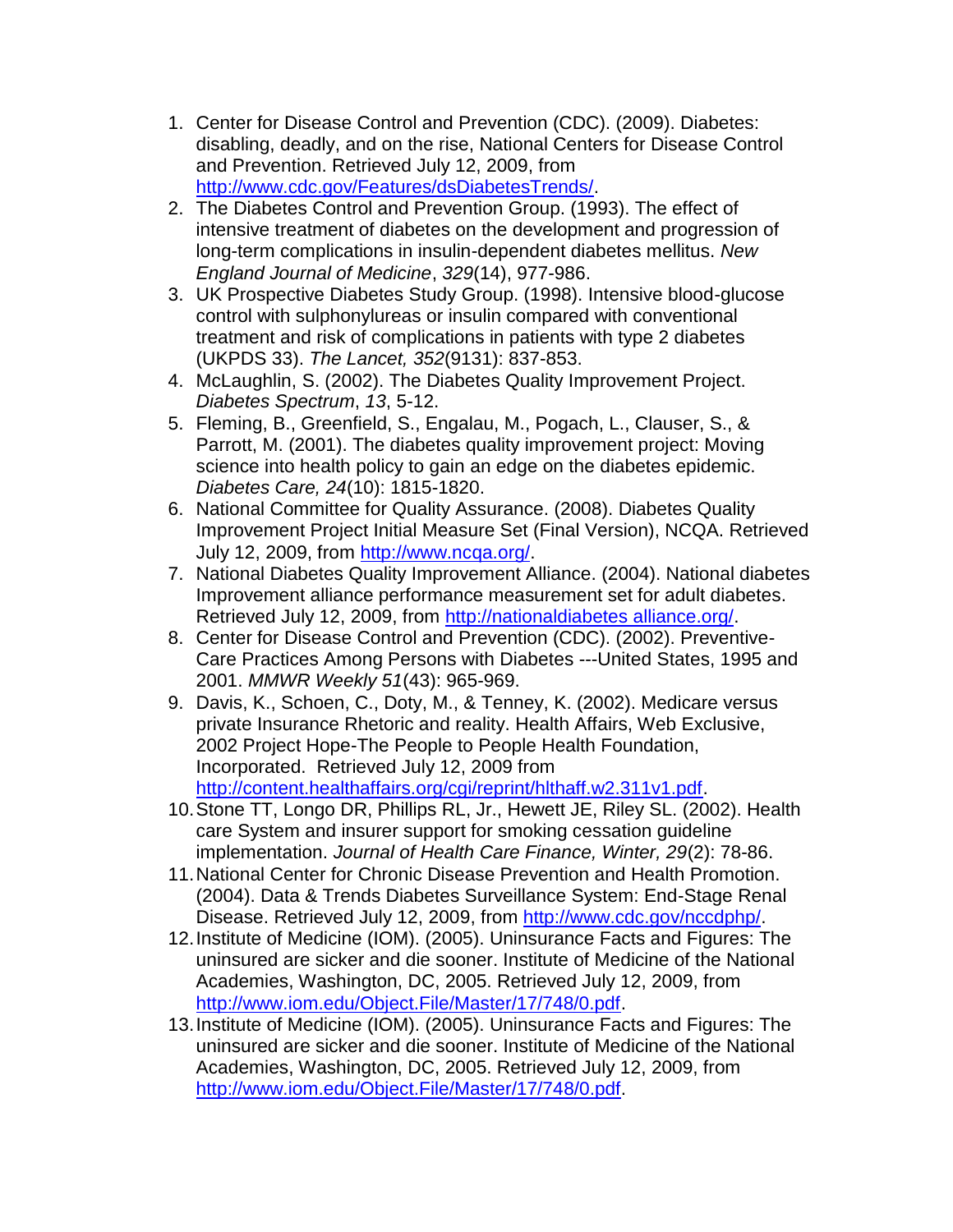- 14.Nelson, K., Chapko, M., Reiber G., & Boyko E. (2005). Impact of health insurance. The association between health insurance coverage and diabetes care; data from the 2000 Behavioral Risk Factor Surveillance System. *Health Services Research, April, 40*(2):361-72.
- 15.Pagán JA, & Puig A. (2005). Differences in access to health care services between insured and uninsured adults with diabetes in Mexico. *Diabetes Care, Feb, 28*(2):425-6.
- 16.Pagán, J., Puig, A, & Soldo, B. (2007). Health insurance coverage and the use of preventive services by Mexican adults. *Health Economics, 16*(12), 1359-69.
- 17.Zhang JX, Huang ES, Drum ML, Kirchhoff AC, Schlichting JA, Schaefer CT, et al., (2008). Insurance Status and Quality of Diabetes Care in Community Health Centers. *American Journal of Public Health, Sep 17.*  [Epub ahead of print].
- 18.Sudano, J. Jr., & Baker, W. (2003). Intermittent Lack of Health Insurance Coverage and Use of Preventive Services. *American Journal of Public Health, January, 93*(1).
- 19.Aday LA, Lee ES, Spears B, Chung CW, Youssef A, Bloom B. (1993). Health Insurance and utilization of medical care for children with special health care needs. *Medical Care, Nov, 31*(11):1013-26.
- 20.Arnold, P, Schlenker, T. (1992). The impact of health care financing on childhood immunization practices. *Archives of Pediatric and Adolescent Medicine, June, 146*:728-732.
- 21.Baker, L, Hopkins, D, Dixon, R, Rideout, J, & Geppert, J. (2004). Do health plans influence quality of care? *International Journal of Quality Health Care, 16*(1): 19-30.
- 22.Leichter, S. (2002). Cost and Reimbursement as Determinants of the Quality of Diabetes Care: Reimbursement Determinants. *Clinical Diabetes, 20*(1): 43-44.
- 23.Leichter, S. (2003). Third Party Reimbursement: Now Comes the Really Difficult Part. *Clinical Diabetes, Oct. 1, 21*: 181-82.
- 24.Zhang, J., Kirchhoff, A., Walk, J., and Chin, M. (2006). The Quality of Diabetes Care by insurance Status in Community Health Centers. Paper presented at the annual meeting of the Economics of Population Health: Inaugural Conference of the American Society of Health Economists, TBA, Madison, WI, USA. Oct. 05. Retrieved July 12, 2009, from [http://www.allacademic.com/meta/p90130\\_index.html.](http://www.allacademic.com/meta/p90130_index.html)
- 25.Nyman, JA (2003). The theory of demand for health insurance. Palto Alto, CA: Stanford University Press.
- 26.National Committee for Quality Assurance (2001). AMA, JCAHO AND NCQA Release common measures for diabetes care. Retrieved July 12, 2009, from [http://www.ncqa.org.](http://www.ncqa.org/)
- 27.Chin, M., Zhang, J., & Merrell, K. (1998). Diabetes in the African-American Medicare population: Morbidity, Quality of care, and resource utilization*. Diabetes Care, 21*(7): 1090-05.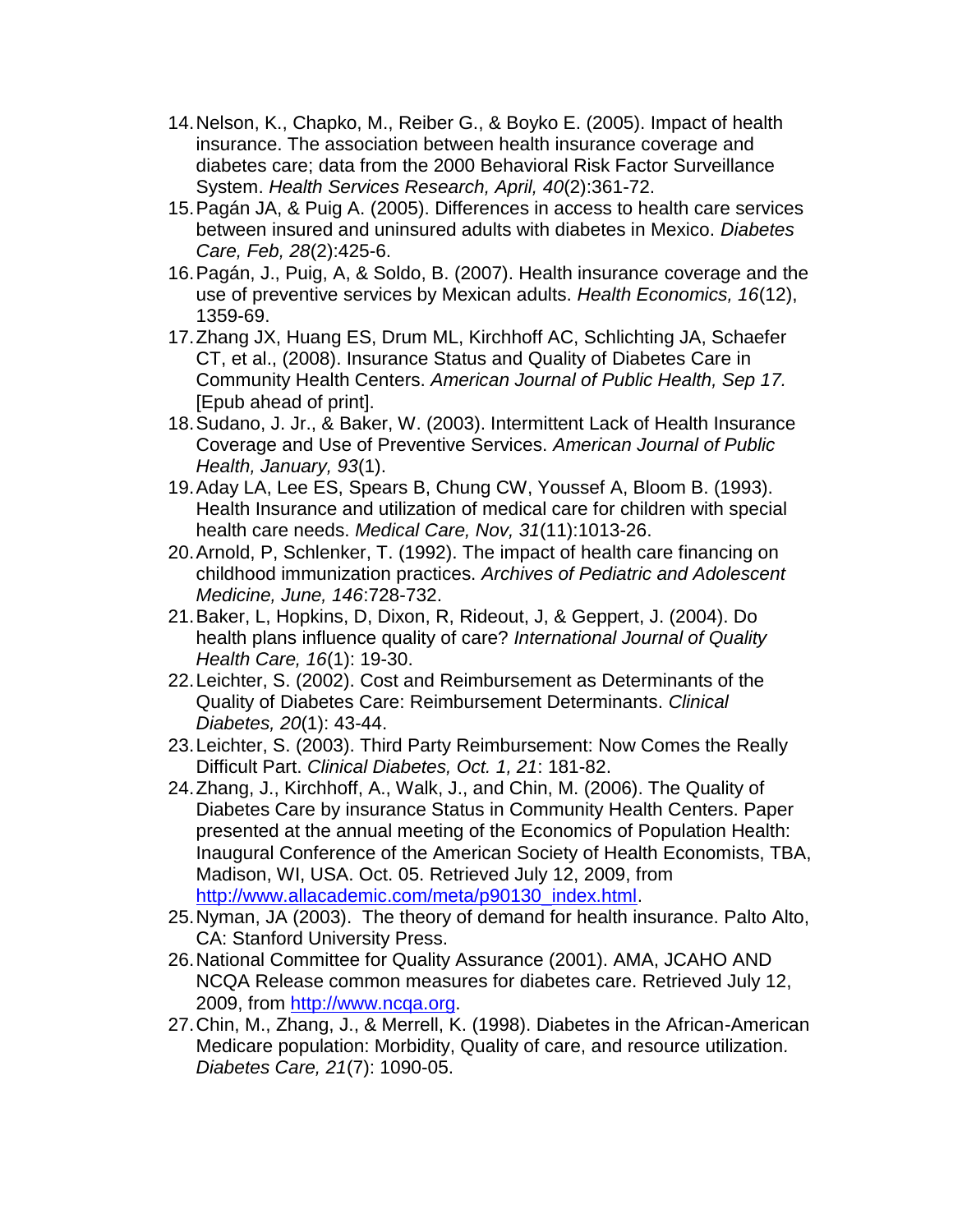- 28.Schneider, E., Zaslavski, Al, & Epstein, A. (2002). Racial disparities in the quality of care for enrollees in Medicare managed care. *Journal of the American Medical Association, 287*: 1288-94.
- 29.Maldonado, G. & Greenland, S. (2003). Simulation study of confounderselection strategies. *American journal of Epidemiology, 138*(11): 923-36.
- 30.Zhang X, Geiss LS, Cheng YJ, Beckles GL, Gregg EW, Kahn HS. (2008). The missed patient with diabetes: how access to health care affects the detection of diabetes. *Diabetes Care, Sep., 31*(9):1748-53.
- 31.Jenkins, C., McNary, S., Carlson, B., King M.G., Hossler, C., Magwood, G., et al., Reducing Disparities for African Americans with Diabetes: Progress Made by the REACH 2010 Charleston and Georgetown Diabetes Coalition. *Public Health Reports, May-June, 119*(3): 322-30.

## **Table 1**

Sample Size by Race, Gender, and Payer Status for Chart Audit Data of People with Diabetes seen in Health Systems Participating in REACH Charleston and Georgetown Diabetes Coalition (2001-2003)

|                             | <b>Payer Status</b> |               |           |                         |            |  |  |  |  |  |  |  |
|-----------------------------|---------------------|---------------|-----------|-------------------------|------------|--|--|--|--|--|--|--|
| Sample by                   | Medicare<br>#       | Medicaid<br># | None<br># | Commercial<br>Insurance | Total<br># |  |  |  |  |  |  |  |
| Race and<br>Gender          | $(\%)$              | $(\% )$       | $(\% )$   | #<br>(%)                | $(\% )$    |  |  |  |  |  |  |  |
| African                     | 181                 | 66            | 134       | 72                      | 453        |  |  |  |  |  |  |  |
| American<br>female          | (77)                | (85)          | (72)      | (81)                    | (50.4)     |  |  |  |  |  |  |  |
| African                     | 55                  | 12            | 52        | 17                      | 136        |  |  |  |  |  |  |  |
| American<br>male            | (23)                | (15)          | (28)      | (19)                    | (15.1)     |  |  |  |  |  |  |  |
| Non-                        | 27                  | 4             | 20        | 58                      | 109        |  |  |  |  |  |  |  |
| Hispanic<br>White<br>female | (55)                | (67)          | (59)      | (48)                    | (12.1)     |  |  |  |  |  |  |  |
| Non-                        | 22                  | 2             | 14        | 64                      | 102        |  |  |  |  |  |  |  |
| Hispanic<br>White male      | (45)                | (33)          | (41)      | (52)                    | (11.3)     |  |  |  |  |  |  |  |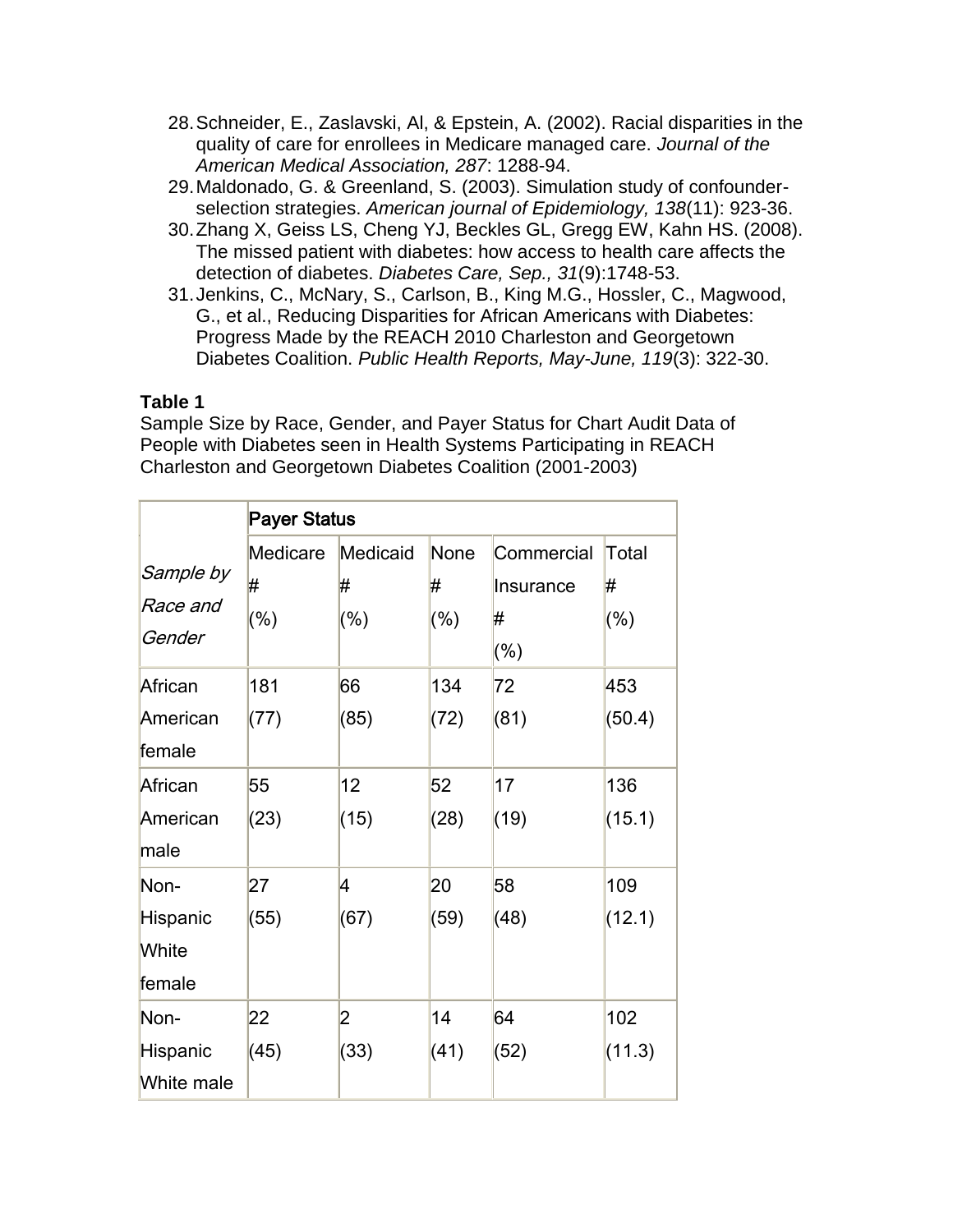| Race and         | 18   | 3    | 70   | 8    | 99     |  |
|------------------|------|------|------|------|--------|--|
| Gender not $(6)$ |      | (3)  | (24) | (4)  | (11.0) |  |
| documented       |      |      |      |      |        |  |
| Total            | 303  | 87   | 290  | 219  | 899    |  |
|                  | (34) | (10) | (32) | (24) | (100)a |  |

<sup>a</sup> Total is actually 99.9% but rounded to 100%

## **Table 2**

Comparison of Process and Outcomes Measures Disaggregated by Payer Status

|                                                                                                                 |              |                                                   |               |                   |                    |                         |               | <b>Process Measures</b>                                                                                                                                                                                                        |          |                   |                                             |      |                            |                    |           |          |                                                                       |      |
|-----------------------------------------------------------------------------------------------------------------|--------------|---------------------------------------------------|---------------|-------------------|--------------------|-------------------------|---------------|--------------------------------------------------------------------------------------------------------------------------------------------------------------------------------------------------------------------------------|----------|-------------------|---------------------------------------------|------|----------------------------|--------------------|-----------|----------|-----------------------------------------------------------------------|------|
| Payer Status<br>Medicare vs.                                                                                    |              |                                                   | Medicaid vs.  |                   |                    | Medicare vs.            |               | Uninsured vs.                                                                                                                                                                                                                  |          |                   | Uninsured vs. Medicaid vs.                  |      |                            |                    |           |          |                                                                       |      |
|                                                                                                                 | Comm.        |                                                   | Comm.         |                   | uninsured          |                         |               | Medicaid                                                                                                                                                                                                                       |          | Comm.             |                                             |      | Medicare                   |                    |           |          |                                                                       |      |
| <b>Statistical</b><br><b>Measures</b>                                                                           | OR CI        |                                                   | Sig.          | OR                | CI                 | Sig.                    | OR CI         |                                                                                                                                                                                                                                | Sig.     | OR CI             |                                             | Sig. | ORCI                       |                    | Sig. ORCI |          |                                                                       | Sig. |
| A1C test $\geq$ 1<br>annually                                                                                   |              | 1.000.40,2.530.98                                 |               | 1.05              | 2.97               | 0.37, 0.92, 0.93, 0.7,  |               | 11.79                                                                                                                                                                                                                          | 0.96     | $\vert 1.3 \vert$ | [0.6,<br>2.8                                | 0.51 |                            | 1.64               |           |          | $0.9$ 0.28, 0.39 0.9 0.4, 1.8                                         | 0.98 |
| A1C test $\geq 2$ 0.99 0.53,1.9 0.99 1.4<br>annually                                                            |              |                                                   |               |                   | 0.71, 0.29<br>3.1  |                         | $ 0.9\rangle$ | 0.53,<br>1.6                                                                                                                                                                                                                   | 0.80     | 1.4               | 2.7                                         |      |                            | 2.0                |           |          | $[0.7, 0.36, 1.1, 0.6, 0.8, 1.2, 0.5, 1.2]$                           | 0.51 |
| AIC test $\geq$ 4<br>annually                                                                                   |              | $0.92 \times 0.78,4.9 \times 1.15 \times 1.14$    |               |                   | 0.54               | 0.37, 0.81              |               | $0.96 \, 0.4, 2.3 \, 0.93$                                                                                                                                                                                                     |          | $ 1.3\rangle$     | 0.6,<br>2.8                                 | 0.50 |                            | 2.7                |           |          | $1.1$ 0.43, 0.87 1.1 0.5, 1.8 0.58                                    |      |
| Lipid test $\geq 1$ 0.81 0.31, 2.1 0.81 1.18<br>annually                                                        |              |                                                   |               |                   | 3.62               |                         |               | $[0.38, 0.77, 0.79, 0.3, 1.99, 0.62, 0.66, 0.3,$                                                                                                                                                                               |          |                   | 1.4                                         | 0.29 |                            | 3.2                |           |          | $1.3$ 0.51, 0.59 1.1 0.4, 2.2                                         | 0.90 |
| Foot exam $\geq$<br>2 annually                                                                                  |              | $0.50$ $0.22$ , 1.17 $0.11$ 2.02                  |               |                   | 5.54               |                         |               | [0.74, 0.17, 0.94, 0.4, 2.0, 0.87]                                                                                                                                                                                             |          |                   | 2.7                                         |      |                            | 2.45               |           |          | $1.62 1.0, 0.03c 1.0 0.47, 0.86 0.8 0.4, 1.6 0.60$                    |      |
| B/P check $\geq 1$ 0.39 0.09,1.7 0.21 0.41<br>annually                                                          |              |                                                   |               |                   | 2.0                |                         |               | $[0.08, 0.27, 0.63, 0.1, 3.9, 0.10, 0.24, 0.04, 0.10, 1.5, 0.25, 0.62, 0.1, 0.03, 1.1, 0.06, 0.03, 0.04, 0.05, 0.04, 0.05, 0.05, 0.05, 0.05, 0.05, 0.05, 0.05, 0.05, 0.05, 0.05, 0.05, 0.05, 0.05, 0.05, 0.05, 0.05, 0.05, 0.$ |          |                   | 1.3                                         |      |                            | 9.97               |           |          |                                                                       |      |
| Microalbumin 1.45 0.7, 2.97 0.31 0.86 0.36, 0.75 0.84 0.4, 1.7 0.62 1.2 0.64, 0.55<br>test $\geq 1$<br>annually |              |                                                   |               |                   | 2.1                |                         |               |                                                                                                                                                                                                                                |          |                   | 2.3                                         |      |                            | 2.4                |           |          | $1.2$ 0.6, 0.62 1.1 0.5, 1.9 0.87                                     |      |
|                                                                                                                 |              |                                                   |               |                   |                    |                         |               | <b>Outcome Measures</b>                                                                                                                                                                                                        |          |                   |                                             |      |                            |                    |           |          |                                                                       |      |
| Payer Status                                                                                                    |              | Medicare vs.                                      |               | Medicaid vs.      |                    |                         | Medicare vs.  |                                                                                                                                                                                                                                |          | Uninsured vs.     |                                             |      | Uninsured vs. Medicaid vs. |                    |           |          |                                                                       |      |
|                                                                                                                 | Comm.        |                                                   |               | Comm.             |                    |                         | uninsured     |                                                                                                                                                                                                                                |          | Medicaid          |                                             |      | Comm.                      |                    |           | Medicare |                                                                       |      |
| <b>Statistical</b><br><b>Measures</b>                                                                           | <b>OR</b> CI |                                                   | Sig.          | OR                | CI                 | Sig.                    | OR            | CI                                                                                                                                                                                                                             |          | Sig. OR CI        |                                             | Sig. | ORCI                       |                    | Sig. ORCI |          |                                                                       | Sig. |
| $A1C \le 7.0\%$                                                                                                 |              | $0.68$ 0.37, 1.2 0.22                             |               | $\vert 1.3 \vert$ | 0.6,<br>2.9        | 0.45                    | $\vert$ 1.5   | 0.65,<br>3.4                                                                                                                                                                                                                   |          |                   | $0.34 \times 0.64 \times 0.37, 0.11$<br>1.1 |      |                            | $1.0\,0.5,$<br>1.9 |           |          | $0.84 \times 0.2 \times 0.1, 1.5$                                     | 0.46 |
| $A1C > 9.0\%$                                                                                                   |              | 1.1 $[0.41, 2.95] 0.84$ $[0.674] 0.22, 0.48$ 0.70 |               |                   | 2.06               |                         |               | 0.3,<br>1.8                                                                                                                                                                                                                    | 0.46 1.0 |                   | $\vert 0.5, \vert$<br>2.4                   | 0.83 |                            | 1.6 0.6,<br>4.2    |           |          | $0.330.90.5$ , 1.8 0.98                                               |      |
| LDL-C $\leq$ 100 0.61 0.4,1.0<br>mg/dl                                                                          |              |                                                   | $0.69$ $0.48$ |                   | [0.2, 0.37]<br>0.9 |                         | 0.8           | 0.4,<br>1.8                                                                                                                                                                                                                    | 0.60 0.9 |                   | 0.5,<br>1.9                                 |      |                            | 1.2                |           |          | $0.93$ 0.7 0.42, 0.25 0.8 0.4, 1.6 0.56                               |      |
| LDL-C > 130 2.0 $0.66,4.47$ $0.04c$ 1.8<br>mg/dl                                                                |              |                                                   |               |                   | 0.7,<br>4.8        | $0.04c$ <sub>0.56</sub> |               | 0.2,<br>1.5                                                                                                                                                                                                                    | 0.23 1.3 |                   | 0.56,<br>3.0                                | 0.32 |                            | 4.5                |           |          | $1.7$ 0.66, 0.26 1.0 0.4, 2.3                                         | 0.91 |
| BP > 130/80<br>mm Hg                                                                                            |              | $0.690.38, 1.260.22$ 1.06                         |               |                   | 0.51, 0.87<br> 2.2 |                         | 1.1           | 0.6,<br>2.0                                                                                                                                                                                                                    |          |                   | 1.3                                         |      |                            | 1.6                |           |          | $[0.72]0.77]0.45, [0.33]0.9]0.5, [0.72]0.8]0.2,2.9$                   | 0.75 |
| Nephropathy                                                                                                     |              | $1.4$ 0.37,5.4 0.61 0.88                          |               |                   | 4.5                | $1.7, 0.88$ 0.45        |               | 0.09,<br>2.1                                                                                                                                                                                                                   |          |                   | 3.0                                         |      |                            | 10.2               |           |          | $[0.31] 0.64] 0.14$ , $[0.57] 2.2] 0.5$ , $[0.31] 0.9] 0.2,3.4] 0.93$ |      |